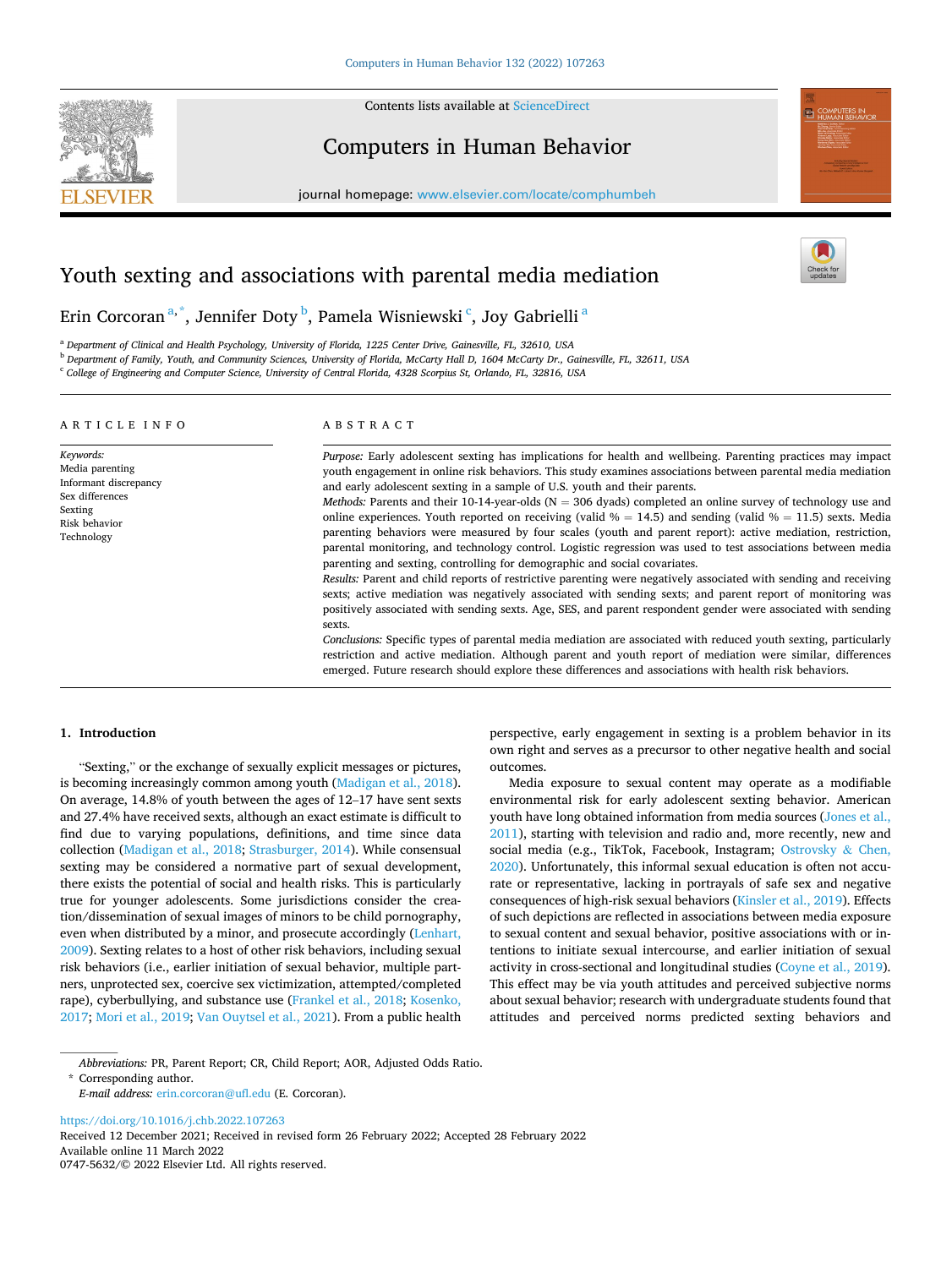# intentions (Hudson & [Fetro, 2015](#page-8-0)).

Further, research has linked sexting behaviors with exposure to sexualized media content, including movies (O'[Hara et al., 2013](#page-8-0)), music lyrics, and sexually explicit websites [\(Smith et al., 2016\)](#page-8-0). These findings may not be universal across gender or sexting behaviors (i.e., sending and receiving); one study found that music video and pornography consumption was associated with solicitation and receipt of sexts for males only and not associated with sending sexts for either gender ([Van](#page-8-0)  [Ouytsel et al., 2014\)](#page-8-0). Another study found that different motivators influenced sending, receiving, and forwarding sext behaviors between boys and girls ([Casas et al., 2019\)](#page-7-0). Elucidation of the relationship between gender and sexting behaviors would help progress the body of research forward.

## *1.1. Theoretical background*

Developmental theory supports the idea that components of a child's immediate environment, including media and technology, are influential for the development of behaviors. Per Urie [Bronfenbrenner \(1979\)](#page-7-0), youth development occurs in a series of nested contexts ("systems") of increasing size and decreasing immediacy, from the microsystem (i.e., immediate environment; family, school, community, etc.) to the mesosystem (i.e., relationships between different microsystems), exosystem (i.e., indirect environment; industry, mass media, neighbors, etc.), and macrosystem (i.e., social and cultural values). Studies have looked at the application of the social-ecological model for sexting behavior, finding several significant family-, school-, and romantic-level variables ([Hunter](#page-8-0)  [et al., 2021](#page-8-0)). However, media and technology were not incorporated into this model as a distinct system with bidirectional interactions with youth development. Thus, the present study conceptualizes a child's ecology as inclusive of the techno-subsystem (Johnson & [Puplampu,](#page-8-0)  [2008\)](#page-8-0). The techno-subsystem was included as a dimension of the microsystem in recognition of the increasingly influential role of media and technology in child development and is defined by a child's interactions with others via technology and interactions with technology itself (Johnson & [Puplampu, 2008\)](#page-8-0). Parents (microsystem) interact directly with the techno-subsystem to impact child development through "parental media mediation."

# *1.2. Parental media mediation*

Parental media mediation is defined as the use of media-specific methods to shield children from the negative effects of media. Specific parenting behaviors include 1) active mediation (i.e., discussing and/or jointly engaging in internet/media use); 2) restrictive mediation (i.e., enforcing rules about permissible online activities, time, or content); 3) use of technical controls (e.g., parental controls/software to protect the computer from viruses or youth from inappropriate content); and 4) monitoring (i.e., keeping informed on search histories, social networks, messages, etc.; [Symons et al., 2020\)](#page-8-0). Overall, these behaviors are aimed to prevent youth from exposure to harmful content, help them process the content they do encounter, and teach them ways to engage with media and others online.

Parental mediation overall has been found to have a protective influence on the effect of media exposure to sexual content ([Ward et al.,](#page-8-0)  [2016\)](#page-8-0), but specific mediation behaviors may influence youth outcomes differently. While parental media restriction and monitoring (on and offline) have been associated with decreased engagement in sexual risk behavior [\(Collier et al., 2016;](#page-7-0) [Ethier et al., 2016;](#page-7-0) [Valido et al., 2020](#page-8-0)), research on the impact of active mediation and technology control on sexual behavior is scarce or inconclusive [\(Collier et al., 2016](#page-7-0)). Longitudinal studies and at least one meta-analysis have found that certain components of active mediation (e.g., co-viewing, conversation) *positively* associate with engagement in sexual risk behaviors, potentially by conveying tacit approval [\(Fisher et al., 2009;](#page-7-0) [Nathanson, 2001](#page-8-0)), while conversations with youth that facilitate the development of critical

viewing skills are protective [\(Coyne et al., 2017;](#page-7-0) [Collier et al., 2016](#page-7-0)). Based on research in other domains, the effectiveness of parental mediation behaviors may also vary based on youth age; research on substance use has found that parent interventions are more effective for early adolescents (aged 10–14) than late adolescents ([Garcia-Huidobro](#page-7-0)  [et al., 2018\)](#page-7-0). This may be because youth increasingly orient away from parent influence and towards peer and romantic partners over the course of adolescence [\(Kobak et al., 2017;](#page-8-0) Suleiman & [Harden, 2016](#page-8-0)), leaving the window in early adolescence as the most fruitful for preventive parent interventions.

Sexting is differentiated from other sexual risk behaviors in its digital modality, which makes the applicability of parental media mediation even more apparent. Parental mediation may exert indirect influence by limiting youth exposure to mature digital content and, consequently, the negative effects of these exposures. Alternatively, mediation may exert direct influence on sexting behaviors by limiting opportunities to engage in it, either through restrictions and technology controls or by monitoring online behaviors and intervening. Parents can also support youth in learning how and when sexual behavior is consensual, healthy, and appropriate, in both face-to-face and digital contexts [\(Eisenberg et al.,](#page-7-0)  [2006;](#page-7-0) [Parkes et al., 2011;](#page-8-0) [Scull et al., 2020](#page-8-0)).

Parent-initiated discussion about repercussions of disseminating nude pictures based on a scene from a television show serves as one example of how active media mediation may relate to youth sexting behavior. Parents can prevent youth from being exposed to certain mature content through restrictive mediation, particularly in the form of house rules about acceptable film/TV ratings [\(Collier et al., 2016](#page-7-0)), or technology controls blocking access to mature content on personalized digital devices ([Ybarra et al., 2009\)](#page-8-0). Parental monitoring might enable a parent to become aware of inappropriate online conversations before sexting occurs. These examples are preventive, but mediation could also be reactive. For example, if a child was found to be sexting, their parents may be more likely to monitor their online activities or restrict their behaviors. The possible bidirectionality of these parent and child behaviors might result in mixed associations.

#### *1.3. Youth sexting and covariates*

The term "sexting" encapsulates a range of behaviors that involve the transfer of sexually suggestive images or messages. Sexts may be exchanged privately between two consenting individuals, forwarded, solicited, or received without the consent of the subject or recipient. Images may be of the sender, recipient, or of a third party.Within the present study sexting is operationalized as sending or receiving sexually suggestive nude or nearly nude images and does not specify context to the extent above, as other studies have done (e.g., [Mitchell et al., 2012](#page-8-0); [Ojeda et al., 2020](#page-8-0)). Future studies may seek to build upon the classifications utilized herein by evaluating associations between additional sexting behaviors and media parenting techniques.

Identification of covariates relating to youth sexting is still in progress, although there is reason to believe that youth age, gender, race, ethnicity, and socioeconomic status associate with sexting behaviors. Studies have shown that older youth are more likely to send and receive sexts ((Gámez-Guadix [and De Santisteban, 2018\)](#page-7-0); [Klettke et al., 2014](#page-8-0); [Madigan et al., 2018](#page-8-0)), as would be expected with youth sexual development. Findings are mixed regarding gender associations with sexting, but a study in a similar age range identified males as sending more sexts than females ([Rice et al., 2014\)](#page-8-0). [Ybarra and Mitchell \(2014\)](#page-8-0) found a positive association between Hispanic ethnicity and sexting, and Rice and colleagues (2014) identified a positive relationship between Black or African American race and receiving, but not sending, sexts. [Van](#page-8-0)  [Ouytsel et al. \(2014\)](#page-8-0) identified a relationship between economic stress and sexting, but when looking at income specifically [Ybarra and](#page-8-0)  [Mitchell \(2014\)](#page-8-0) did not identify significant associations. While access to technology has been linked to other online risk behaviors (e.g., cyberbullying; [Englander, 2019\)](#page-7-0), [Holt et al. \(2021\)](#page-8-0) found that technology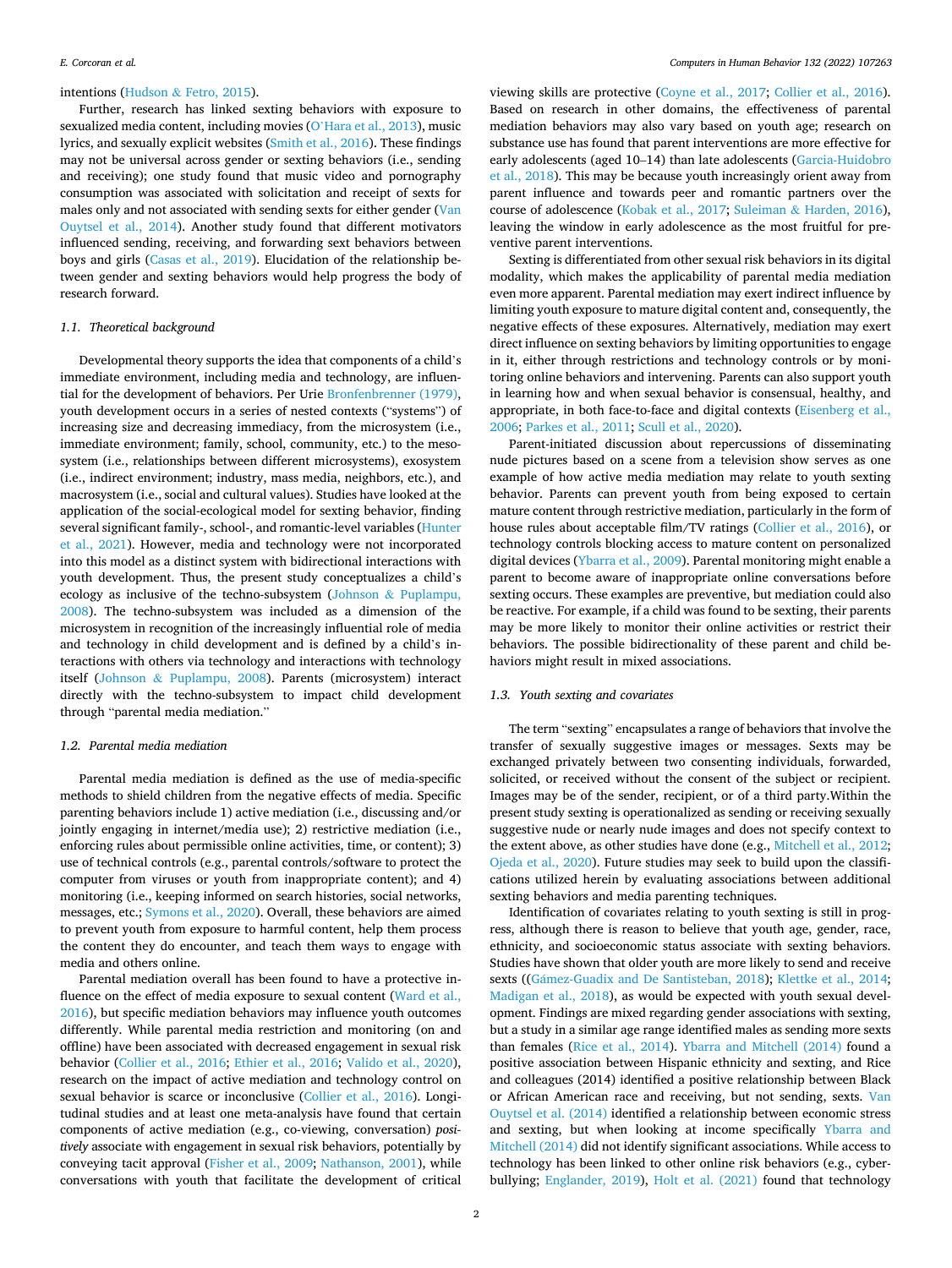access was not as important for sexting behaviors as the way the technology was used. Parent gender has been found to associate with reports of media mediation; for example, one study found that mothers perceived themselves to be more knowledgeable about children's online activities and risks than fathers, although that was not actually the case ([Symons et al., 2017\)](#page-8-0). Less is known about how parent gender interacts with youth reports of sexting. Thus, there exists a need to clarify relationships between various demographic characteristics and sexting behaviors.

# *1.4. Present study and hypotheses*

The present study tests the associations between distinct media parenting behaviors (based on parent and child report) and youth selfreported sexting behavior, operationalized as having ever sent or received a sexually suggestive nude or nearly nude photo or video online. We hypothesized that significant associations that are unique to sexting and informative for intervention efforts would emerge. We did not have a clear expectation for directionality, which may vary based on whether behaviors are employed proactively or reactively. A secondary aim is to evaluate differences in the association between parent report of

**Table 1** 

Sample descriptives.

mediation and child report of mediation with sexting. In other words, does one reporter better predict sexting outcomes? Differences in sexting behavior across covariates were also explored.

#### **2. Method**

#### *2.1. Participants*

The final sample included 306 parent/child dyads from all five regions of the United States recruited via Qualtrics. Participants were relatively equally distributed across socioeconomic groups, with 51% of youth reporting receipt of free- or reduced-price lunch (Table 1). Youth participants had a mean age of 11.8 years (*SD* = 1.23 years), were 51% male, 49% female, 70% White, 11.4% Black, and 8.8% Hispanic. Parent participants had a mean age of 38.5 years (*SD* = 6.01 years), were 39% male, 61% female, 72% White, 12.7% Black, 9% Hispanic, and 71% married or living with a partner. Parent-reported youth access to technology is detailed in Table 1, with a majority reporting youth access to smartphones (76%).

| <b>VARIABLE</b>                      | <b>TOTAL</b>             | <b>SENT SEXT</b>         |             | <b>RECEIVED SEXT</b>     |                                       |
|--------------------------------------|--------------------------|--------------------------|-------------|--------------------------|---------------------------------------|
|                                      |                          | <b>YES</b>               | NO          | <b>YES</b>               | NO                                    |
|                                      | n(%)                     | n(%)                     | n(%)        | n(%)                     | n(%)                                  |
| Participants                         | 306                      | 25                       | 192         | 32                       | 189                                   |
| $(\frac{6}{\sqrt{2}}\text{Valid}\%)$ | $\overline{\phantom{0}}$ | (8.2/11.5)               | (62.7/88.5) | (10.5/14.5)              | (61.8/85.5)                           |
| Youth Age (M/SD)                     | (11.8/1.2)               | (12.6/1.4)               | (11.8/1.2)  | (12.4/1.4)               | (11.7/1.2)                            |
| 10                                   | 57 (18.6)                | 3(8.1)                   | 34 (91.9)   | 4(9.8)                   | 37 (90.2)                             |
| 11                                   | 71 (23.1)                | 3(5.6)                   | 51 (94.4)   | 6(11.5)                  | 46 (88.5)                             |
| 12                                   | 81 (26.4)                | 4(7.7)                   | 48 (92.3)   | 3(5.2)                   | 55 (94.8)                             |
| 13                                   | 71 (23.1)                | 7(13.0)                  | 47 (87.0)   | 10(20.4)                 | 39 (79.6)                             |
| 14                                   | 26(8.5)                  | 8(40.0)                  | 12(60.0)    | 9(42.9)                  | 12 (57.1)                             |
| Parent Age (M/SD)                    | (38.5/6.0)               | (37.9/5.6)               | (38.9/6.0)  | (38.1/5.8)               | (38.3/6.0)                            |
| Youth Gender                         |                          |                          |             |                          | $\overline{\phantom{0}}$              |
| Male                                 | 155 (50.7)               | 17 (14.7)                | 99 (85.3)   | 20 (18.2)                | 90 (81.8)                             |
| Female                               | 151 (49.2)               | 8(7.9)                   | 93 (92.1)   | 12 (10.8)                | 99 (89.2)                             |
| Parent Gender                        | $\overline{a}$           |                          |             | $\overline{\phantom{0}}$ | $\overline{a}$                        |
| Male                                 | 120 (39.2)               | 19(21.6)                 | 69 (78.4)   | 23(27.1)                 | 62 (72.9)                             |
| Female                               | 186 (60.8)               | 6(4.7)                   | 123 (95.3)  | 9(6.6)                   | 127 (93.4)                            |
| Youth Race/Ethnicity                 | $\overline{\phantom{0}}$ | $\overline{\phantom{0}}$ |             |                          | $\overline{a}$                        |
| <b>Black or AA</b>                   | 35 (11.4)                | 0(0.0)                   | 23 (100.0)  | 3(11.5)                  | 23 (88.5)                             |
| White or Caucasian                   | 214 (69.9)               | 21 (13.7)                | 132 (86.3)  | 25(16.6)                 | 126 (83.4)                            |
| Hispanic/Latino                      | 27(8.8)                  | 1(5.3)                   | 18 (94.7)   | 1(5.0)                   | 19 (95.0)                             |
| Other                                | 30 (9.9)                 | 3(13.7)                  | 19 (86.3)   | 3(12.5)                  | 21 (87.5)                             |
| Parent Race/Ethnicity                |                          | $\overline{a}$           |             |                          | $\overline{a}$                        |
| <b>Black or AA</b>                   | 39 (12.7)                | 0(0.0)                   | 26 (100.0)  | 3(10.3)                  | 26 (89.7)                             |
| White or Caucasian                   | 220 (71.9)               | 21 (13.3)                | 137 (86.7)  | 24 (15.3)                | 133 (84.7)                            |
| Hispanic/Latino                      | 21 (6.9)                 | 1(7.1)                   | 13 (92.9)   | 1(100.0)                 | 14 (93.3)                             |
| Other                                | 47 (8.5)                 | 3(15.8)                  | 16 (84.2)   | 4(20.0)                  | 16 (80.0)                             |
| Free or Reduced Lunch                | $\overline{a}$           | $\overline{a}$           |             | $\overline{a}$           |                                       |
| No                                   |                          | 8(7.1)                   | 104 (92.9)  | 8(7.5)                   | $\overline{\phantom{0}}$<br>99 (92.5) |
| Yes                                  | 149 (48.7)               |                          |             |                          |                                       |
| <b>Parent Marital Status</b>         | 157 (51.3)               | 17 (16.2)                | 88 (83.8)   | 24(21.1)                 | 90 (78.9)                             |
|                                      |                          |                          |             |                          |                                       |
| Divorced or Separated                | 40 (13.1)                | 2(6.9)                   | 27 (93.1)   | 3(10.0)                  | 27 (90.0)                             |
| Married                              | 189 (61.8)               | 16(12.1)                 | 116 (87.9)  | 20(14.9)                 | 114 (85.1)                            |
| Never Married                        | 40 (13.1)                | 3(11.1)                  | 24 (88.9)   | 5(16.1)                  | 26 (83.9)                             |
| Widowed                              | 8(2.6)                   | 0(0.0)                   | 5(100.0)    | 0(0)                     | 5(100)                                |
| Living Together                      | 29 (9.4)                 | 4(16.7)                  | 20 (83.3)   | 4(19.0)                  | 17(81.0)                              |
| Access to Tech (M/SD)                | (3.4/1.4)                | (4.0/1.3)                | (3.4/1.3)   | (4.3/1.0)                | (3.3/1.4)                             |
| Phone                                | 232 (75.8)               | 18 (10.8)                | 148 (89.2)  | 28 (16.7)                | 140 (83.3)                            |
| Television                           | 219 (71.6)               | 19 (12.3)                | 136 (87.7)  | 28 (17.2)                | 135 (82.8)                            |
| Video Game Console                   | 225 (73.5)               | 22 (13.4)                | 142 (86.6)  | 29 (17.7)                | 135 (82.3)                            |
| Computer                             | 120 (50.7)               | 19 (17.1)                | 92 (82.9)   | 23 (20.5)                | 89 (79.5)                             |
| Tablet                               | 208 (68.0)               | 22 (14.9)                | 126 (85.1)  | 29 (18.7)                | 126 (81.3)                            |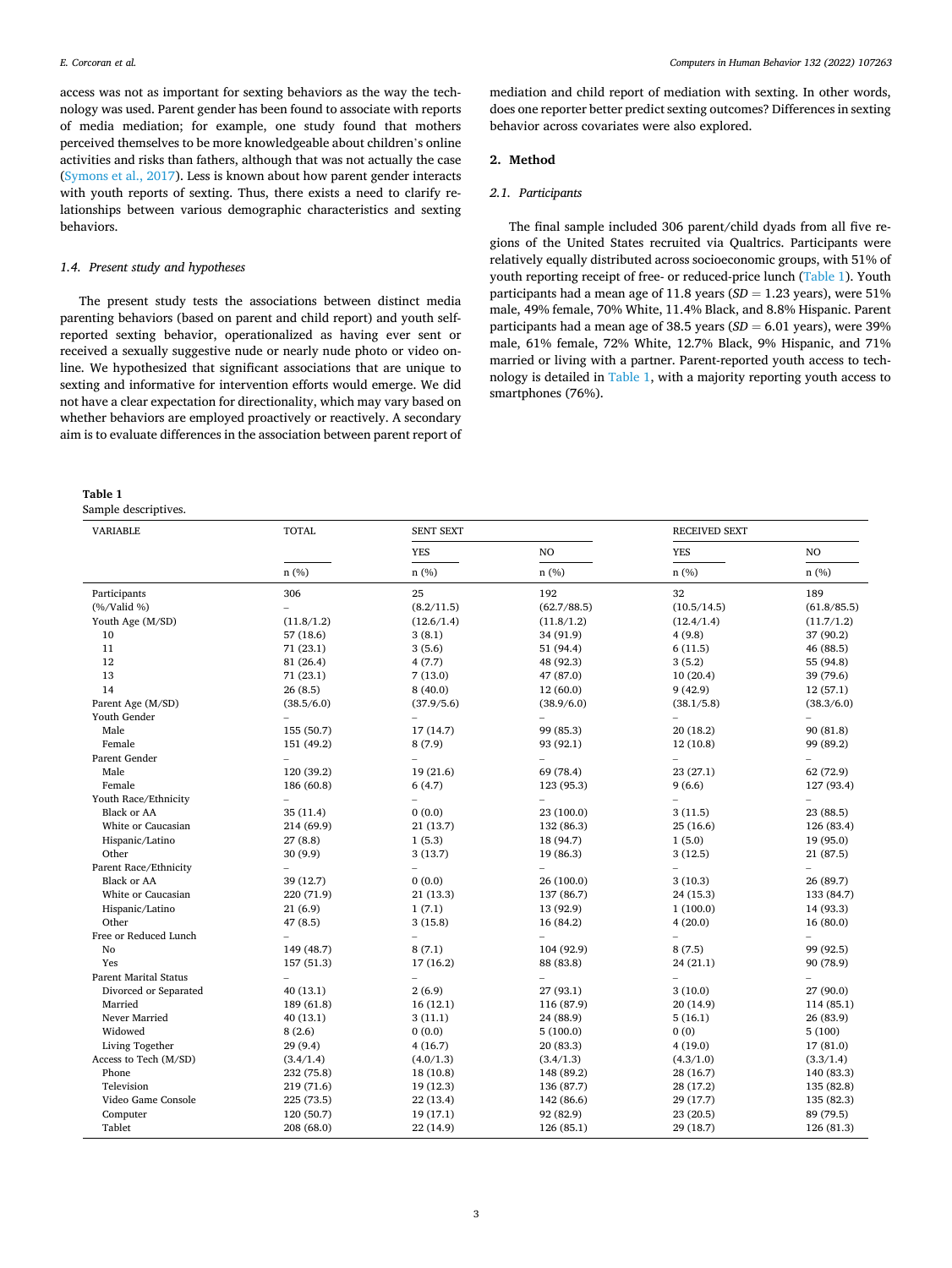#### *2.2. Measures*

**Sexting Behavior.** We assessed early adolescent sexting through youth self-report of questions from the [Pew Research Center](#page-8-0)'s 2011 [Teens and Digital Citizenship Survey:](#page-8-0) "Have you ever sent a sexually suggestive nude or nearly nude photo or video of yourself to someone else online?" and "Have you ever received a sexually suggestive nude or nearly nude photo or video of someone else you know online?" Youth could respond "yes" or "no" to these questions.

**Parent Mediation Strategies.** Parent and youth reports of parental mediation strategies were assessed using questions based on an earlier study by [Livingstone and Helsper \(2008\).](#page-8-0) Children and parents were prompted to answer Likert-style questions regarding the frequency of mediation strategies utilized by parents, with responses ranging from 1 = Not at All to 5 = Almost All the Time. Cronbach's  $\alpha$  was used to measure the internal consistency of each mediation scale (i.e., how closely the items within each domain are related). For the four mediation scales,  $\alpha$  ranged from acceptable to excellent (Mallery and George, [2000\)](#page-8-0): 1) *Restrictive parenting* (6 items; parent report [PR]  $\alpha = 0.89$ ; child report [CR]  $\alpha = 0.76$ ), including items such as, "Please specify the extent to which you or your child's other parent/caregiver restrict your child from uploading photos, videos or music to share with others"; 2) *Active parenting* (5 items; PR  $\alpha = .84$ ; CR  $\alpha = 0.77$ ), including items such as, "Do you or your child's other parent/caregiver explain why some websites are good or bad?"; 3) *Monitoring* (6 items; PR  $\alpha = .99$ ; CR  $\alpha = 0.81$ ), including items such as "Do either you or your child's other parent/caregiver check your child's profile on a social network or online community?"; and 4) *Technology Control* (5 items; PR  $\alpha = .91$ ; CR  $\alpha =$ 0.85), including items such as "How often do you use parental control technologies to keep track of the websites your child visits?" For the child portion of the survey, these questions were reframed to assess the same behaviors from the child perspective. For example, the *Technology Control* question listed above was rephrased to read "How often do your parents use parental control technologies to keep track of the websites you visit?"

**Access to Technology.** Youth access to technology was assessed through parent report and included as a covariate in the analysis. Parents indicated the child's access to five different types of technology (television, smartphone, video game console, computer, and tablet) with  $0 =$  no access and  $1 =$  access. Parent responses were included in the analysis as a composite "Technology Access" score.

**Other Covariates.** Youth self-reported on age, gender, race, and ethnicity. Parents self-reported on age, marital status, and gender and provided report on socioeconomic status (as assessed by proxy: "Does your child receive free or reduced lunch at school?).

## *2.3. Procedure*

Study procedures were approved by the University of Florida IRB. Parent/child dyads completed online surveys regarding children's online experiences and technology use. Qualtrics panels were used to recruit a national sample of parents of 10- to 14-year-old children. Qualtrics creates panels of research participants through a variety of means, including double-opt-in market research panels, social media, website intercept recruitment, member referrals, targeted email lists, gaming sites, customer loyalty web portals, and permission-based networks. Qualtrics emails study-specific eligible panelists with information about the survey, including the amount of time it is expected to take and compensation. Study information is kept purposefully vague to limit self-selection bias. Once enrolled in a study, panelists are compensated according to how they joined the Qualtrics panel; for example, if a panelist joined through their airline, they may earn airline points for

participation. Others may earn retail points, cash, or gift cards. All compensation was agreed upon prior to participation and averaged to about \$2.50 per survey.

Parents provided consent for their children to participate in the study after completing the first section of the survey. They were instructed to afford their child privacy to complete the survey. The children then provided assent to participate. The present study utilized survey questions specific to youth and parent report of media management behaviors and youth report of sexting behaviors in a broader online survey on online risk behaviors and cyberbullying.

# *2.4. Data analytic plan*

In a prior study, differences between parent and child reports of media parenting behaviors were tested via confirmatory factor analysis ([Corcoran, Gabrielli, Wisniewski, Little,](#page-7-0) & Doty, 2022). Results indicated a good model fit for both parent  $[\chi^2 (201, n = 306) = 384.407;$  $RMSEA_{(0.046-0.063)} = 0.055$ ; CFI = 0.958; TLI/NNFI = 0.951; SRMR = 0.050] and child report  $[\chi^2 (203, n = 306) = 378.033; RMSEA_{1,045-061})$  $= 0.053$ ; CFI = 0.942; TLI/NNFI = 0.934; SRMR = 0.060] (Corcoran [et al., 2022\)](#page-7-0).

For the present study, first descriptive information on youth sexting and youth and parent report on parental media mediation was examined. Correlations were then conducted between youth sexting behaviors (i.e., sending and receiving), covariates, and parent and child report of parental mediation. Adjusted odds ratios (AOR) and chi square were calculated for comparison of sexting behaviors across parent respondent gender. Finally, two models were tested in a logistic regression using *Mplus* 8.4 to evaluate associations between parent and child report of parental media mediation and youth report of sexting, while controlling for youth age, gender, race/ethnicity (dichotomized into white and other races), SES, access to technology, parent gender, parent age, and marital status (dichotomized into single- or dual-parent home). Parent and child reports of mediation strategies were run in separate models. The child portion of the survey utilized a planned missingness design, with no variables exceeding 33% missingness. Multiple imputation across 50 imputed datasets was used to estimate these values [\(Little](#page-8-0)  [et al., 2013\)](#page-8-0). There was no missingness on parent items. 95% confidence intervals were calculated.

# **3. Results**

# *3.1. Sexting rates and associations between sexting behaviors and covariates*

Of 306 youth respondents, 8.2% (valid  $% = 11.5$ ) reported ever sending a sext and 10.5% (valid  $% = 14.5$ ) reported ever receiving a sext. Youth sexting behaviors (i.e., sending and receiving sexts) were moderately correlated ( $r$  (154) = 0.547,  $p$  < .001). In examination of the correlation matrix across all variables in the model, significant correlations were identified between sending/receiving sexts, respectively, and child age (*r* (215) = 0.209, *p* = .002; *r* (219) = 0.209, *p* = .002), receipt of lunch subsidy (*r* (215) = 0.142, *p* = .037; *r* (219) = 0.193, *p* = .004), access to technology (*r* (215) = 0.153, *p* = .024; *r* (219) = 0.253, *p <* .001), and parent gender (*r* (215) = − 0.261, *p <* .001; *r* (219) = − 0.283, *p <* .001; [Table 2](#page-4-0)).

We then calculated the effect size of these correlations while controlling for other variables. Youth with lower SES and those whose fathers participated in the study were more likely to send  $(AOR = 3.414,$ [1.192–9.782]; AOR = 0.155, [0.044–0.547]) and receive (AOR = 2.904, [1.028–8.205];  $AOR = 0.295$ , [0.093–0.936]) sexts ([Table 4](#page-5-0)). In fact, while fathers represented only 39% of the parent respondents, they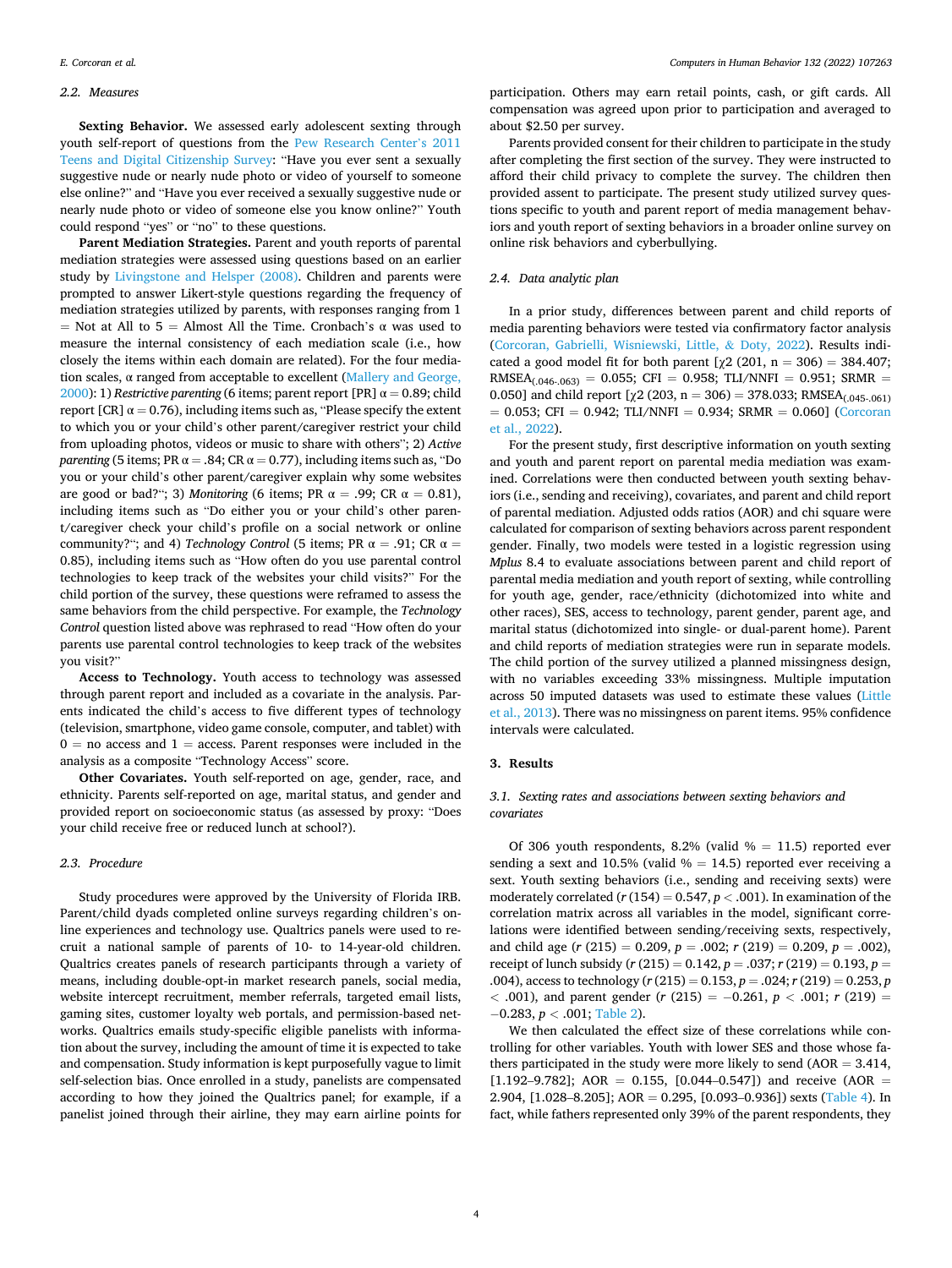**Table 2** 

<span id="page-4-0"></span>

|   | Correlations between parent and child scale scores and covariates.                                                                                                                                                        |                |               |                |                |                                                                                                                                                                                                                                                                                                                                                                                        |                   |                                         |               |                         |                 |         |                 |         |                |         |               |    |
|---|---------------------------------------------------------------------------------------------------------------------------------------------------------------------------------------------------------------------------|----------------|---------------|----------------|----------------|----------------------------------------------------------------------------------------------------------------------------------------------------------------------------------------------------------------------------------------------------------------------------------------------------------------------------------------------------------------------------------------|-------------------|-----------------------------------------|---------------|-------------------------|-----------------|---------|-----------------|---------|----------------|---------|---------------|----|
|   |                                                                                                                                                                                                                           |                | 2             | S              | 4              | ь                                                                                                                                                                                                                                                                                                                                                                                      | $\circ$           | N                                       | $\infty$      | G                       | $\overline{10}$ | Ξ       | $\overline{12}$ | 13      | $\overline{1}$ | 15      | $\frac{6}{2}$ | 17 |
|   | Sent Sext                                                                                                                                                                                                                 |                |               |                |                |                                                                                                                                                                                                                                                                                                                                                                                        |                   |                                         |               |                         |                 |         |                 |         |                |         |               |    |
|   | Received Sext                                                                                                                                                                                                             | $.55**$        |               |                |                |                                                                                                                                                                                                                                                                                                                                                                                        |                   |                                         |               |                         |                 |         |                 |         |                |         |               |    |
|   | Child Age                                                                                                                                                                                                                 | $.21**$        | $.21**$       |                |                |                                                                                                                                                                                                                                                                                                                                                                                        |                   |                                         |               |                         |                 |         |                 |         |                |         |               |    |
|   | Child Gender                                                                                                                                                                                                              | $-0.11$        | $-5$          | $-0.08$        |                |                                                                                                                                                                                                                                                                                                                                                                                        |                   |                                         |               |                         |                 |         |                 |         |                |         |               |    |
|   | Child Race                                                                                                                                                                                                                | 0.11           | 0.09          | 0.08           | $-0.09$        |                                                                                                                                                                                                                                                                                                                                                                                        |                   |                                         |               |                         |                 |         |                 |         |                |         |               |    |
|   | Parent Gender                                                                                                                                                                                                             | $-26**$        | $-28**$       | $-0.11$        | $12*$          |                                                                                                                                                                                                                                                                                                                                                                                        |                   |                                         |               |                         |                 |         |                 |         |                |         |               |    |
|   | Lunch Subsidy                                                                                                                                                                                                             | $14*$          | $.19***$      | 0.05           | $-12*$         | $\frac{1}{2}$<br>$\frac{1}{4}$<br>$\frac{1}{4}$<br>$\frac{1}{4}$<br>$\frac{1}{5}$<br>$\frac{1}{5}$<br>$\frac{1}{5}$<br>$\frac{1}{5}$<br>$\frac{1}{5}$<br>$\frac{1}{5}$<br>$\frac{1}{5}$<br>$\frac{1}{5}$<br>$\frac{1}{5}$<br>$\frac{1}{5}$<br>$\frac{1}{5}$<br>$\frac{1}{5}$<br>$\frac{1}{5}$<br>$\frac{1}{5}$<br>$\frac{1}{5}$<br>$\frac{1}{5}$<br>$\frac{1}{5}$<br>$\frac{1}{5}$<br> | $\ddot{1}$        |                                         |               |                         |                 |         |                 |         |                |         |               |    |
|   | Parents at Home                                                                                                                                                                                                           | 0.07           | 0.04          | $-0.05$        | $-0.07$        |                                                                                                                                                                                                                                                                                                                                                                                        | $-26**$           | $-19**$                                 |               |                         |                 |         |                 |         |                |         |               |    |
|   | <b>Tech Access</b>                                                                                                                                                                                                        | $.15*$         | $.25***$      | $\overline{5}$ | $-11*$         |                                                                                                                                                                                                                                                                                                                                                                                        | $-22**$           | 0.05                                    | 0.05          |                         |                 |         |                 |         |                |         |               |    |
|   | Active (PR)                                                                                                                                                                                                               | $-15*$         | $-0.02$       | $-0.06$        | 0.07           |                                                                                                                                                                                                                                                                                                                                                                                        |                   |                                         | $-0.05$       | 0.09                    |                 |         |                 |         |                |         |               |    |
|   | Restrictive (PR)                                                                                                                                                                                                          | $-33**$        | $-41**$       | $-21**$        | 0.09           |                                                                                                                                                                                                                                                                                                                                                                                        | $0.03$<br>$.31**$ | $0.07$<br>$-0.07$<br>$-0.02$<br>$-0.07$ | $-0.1$        | $.32**$<br>0.11<br>2.0* | $15**$          |         |                 |         |                |         |               |    |
|   | Monitoring (PR)                                                                                                                                                                                                           | 0.09           | 0.12          | $-0.03$        | $.13*$         |                                                                                                                                                                                                                                                                                                                                                                                        | $\circ$           |                                         |               |                         | $-48**$         | $-0.06$ |                 |         |                |         |               |    |
|   | rech (PR)                                                                                                                                                                                                                 | 0.07           | $\ddot{1}4^*$ | 0.08           | $-0.01$        |                                                                                                                                                                                                                                                                                                                                                                                        | $-14*$            |                                         | 0.07          |                         | $34**$          | 0.06    | $.44**$         |         |                |         |               |    |
|   | Active (CR)                                                                                                                                                                                                               | $-0.05$        | $.16*$        | $-0.03$        | 0.08           |                                                                                                                                                                                                                                                                                                                                                                                        | $-0.03$           |                                         |               |                         | $.57**$         | 0.05    | $.29**$         | $.29**$ |                |         |               |    |
|   | Restrictive (CR)                                                                                                                                                                                                          | $-26**$        | $-41**$       | $-.23**$       | $13*$          |                                                                                                                                                                                                                                                                                                                                                                                        | $.23**$           | $-0.02$                                 |               | $-37**$                 | $\frac{1}{11}$  | $.80**$ | $-0.02$         | 0.05    | 0.01           |         |               |    |
| 윽 | Monitoring (CR)                                                                                                                                                                                                           | 0.12           | $.14*$        | 0.03           | $\overline{0}$ |                                                                                                                                                                                                                                                                                                                                                                                        | $-0.04$           | 0.08                                    | 0.01          | $14*$                   | $.43**$         | $-0.07$ | $67**$          | $-51**$ | $.46**$        | $-0.07$ |               |    |
|   | Tech (CR)                                                                                                                                                                                                                 | $\frac{4}{14}$ | 0.13          | 0.03           |                | 0.02                                                                                                                                                                                                                                                                                                                                                                                   | $-18**$           | 0.05                                    | $\frac{3}{2}$ | $\frac{4}{14}$          | $32**$          |         | $.49**$         | 79**    | $34***$        | 0.01    | $.60**$       |    |
|   | $** =$ Correlation is significant at the 0.01 level (2-tailed).                                                                                                                                                           |                |               |                |                |                                                                                                                                                                                                                                                                                                                                                                                        |                   |                                         |               |                         |                 |         |                 |         |                |         |               |    |
|   | $*$ = Correlation is significant at the 0.05 level (2-tailed).                                                                                                                                                            |                |               |                |                |                                                                                                                                                                                                                                                                                                                                                                                        |                   |                                         |               |                         |                 |         |                 |         |                |         |               |    |
|   | Note. Gender (0 = male, 1 = female), Race (0 = non-white, 1 = white), Lunch Subsidix y (0 = no subsidized lunch, 1 = subsidized lunch), Parents at Home (0 = single parent home, 1 = dual parent home), Tech Access (mean |                |               |                |                |                                                                                                                                                                                                                                                                                                                                                                                        |                   |                                         |               |                         |                 |         |                 |         |                |         |               |    |
|   | score of access to technology. Values range from 0 to 5 with 0 signifying no access and 5 signifying high access. PR = Parent Report; CR = Child Report.                                                                  |                |               |                |                |                                                                                                                                                                                                                                                                                                                                                                                        |                   |                                         |               |                         |                 |         |                 |         |                |         |               |    |

were the responding parent for 76% of sext senders and 72% of sext receivers. A chi-square comparison of sexters across parent gender indicated that the proportion of youth who reported sending and receiving sexts, respectively, was significantly higher among youth whose fathers participated in the survey than those whose mothers participated ( $\chi^2 = 14.727$ ,  $p < .001$ ;  $\chi^2 = 17.650$ ,  $p < .001$ ).

# *3.2. Unadjusted mean differences in sexting behaviors across mediation behaviors*

To evaluate potential differences in parent media mediation across youth who have and have not sexted, unadjusted mean comparison tests were conducted. Mean mediation values of respondents who endorsed sending and receiving sexts were subtracted from those who denied sending and receiving sexts, respectively. Positive values indicate greater employment of that behavior among non-sexters. For sending sexts, this comparison indicated significant differences in active  $(M<sub>Diff</sub> =$ 0.32,  $SD = 0.14$ ,  $p = .024$ ) and restrictive mediation ( $M_{Diff} = 1.09$ ,  $SD =$ 0.22,  $p < .001$ ), but not monitoring ( $M_{\text{Diff}} = -0.31$ , SD = 0.18,  $p = .094$ ) nor technology control ( $M_{\text{Diff}} = -0.26$ , SD = 0.27, *p* = .333). For receiving sexts, restrictive mediation ( $M_{\text{Diff}} = 1.25$ , SD = 0.19,  $p < .001$ ) and technology control ( $M<sub>Diff</sub> = -0.51$ ,  $SD = 0.24$ ,  $p = .036$ ) significantly differed across those who have received sexts and those who have not, while active mediation ( $M<sub>Diff</sub> = 0.05$ , SD = 0.13, p = .716) and monitoring ( $M_{\text{Diff}} = -0.37$ , SD = 0.21,  $p = .077$ ) did not [\(Table 5\)](#page-5-0). In other words, the parents of youth who have sent sexts reported significantly fewer active and restrictive behaviors than parents of those who have never sent sexts. The parents of youth who have received sexts reported significantly fewer restrictive behaviors and more technology controls than those who have never received sexts.

# *3.3. Logistic regressions: parent report of media mediation and youth report of sexting*

Multivariable logistic regressions were conducted to address the primary study aim of identifying associations between specific media parenting behaviors and youth sexting across parent and child report. Adjusting for youth age, gender, SES, race, access to technology, parents in the home, and parent gender, active and restrictive parenting were negatively associated with youth report of sending sexts ( $AOR = 0.293$ , [95% CI 0.107-0.800];  $AOR = 0.383$ , [0.194-0.757]), monitoring was positively associated with sending sexts (AOR = 3.350, [1.054–10.648]), and only restrictive mediation was negatively associated with receiving sexts (AOR  $= 0.364$ , [0.205–0.646]). The children of parents who utilized higher levels of active parenting were 71% less likely to send sexts, and children of parents who utilized higher levels of restrictive parenting were 62% less likely to send and 64% less likely to receive sexts. Monitoring was associated with over three times greater likelihood of sending sexts. Older youth, youth with lower SES, and youth whose fathers participated in the study were more likely to send  $(AOR = 1.662, [1.090-2.533]; AOR = 3.232, [1.057-9.877]; AOR =$ 0.156, [0.044–0.547]) but not more likely to receive sexts ([Table 3](#page-5-0)).

# *3.4. Youth report of parental media mediation and sexting*

Youth reports indicated similar results; restrictive media parenting was associated with lower odds of sending and receiving sexts ( $AOR =$ 0.376, [0.176–0.805];  $AOR = 0.177$ , [0.071–0.437]), and active mediation was significantly associated with lower odds of sending but not receiving sexts ( $AOR = 0.360$ , [0.146–0.886]). In other words, parents who utilized higher levels of restrictive parenting were 62% less likely to send and 82% less likely to receive sexts, and parents who utilized higher levels of active parenting were 64% less likely to send sexts. Youth report of parental monitoring was not associated with sending sexts.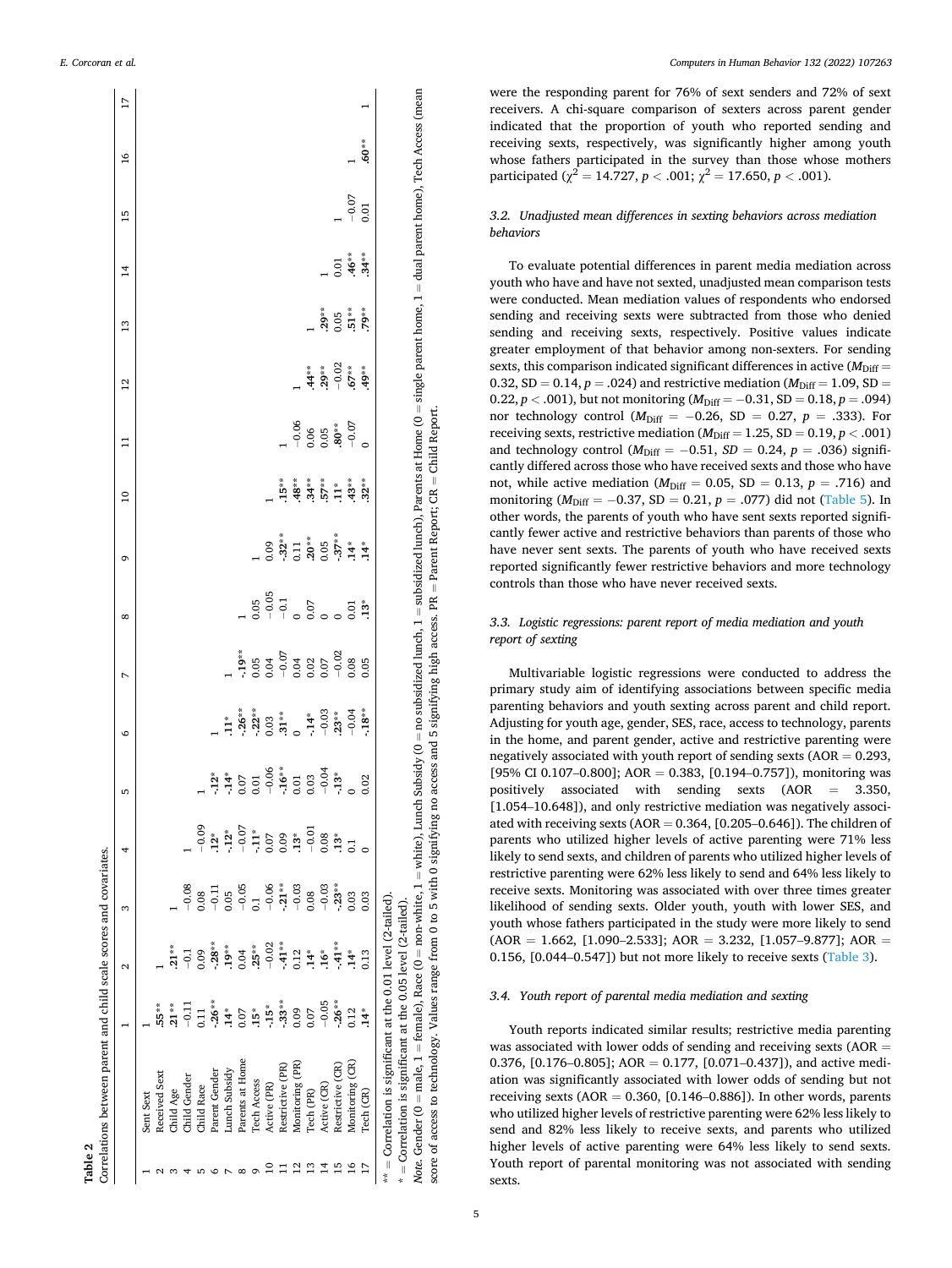#### <span id="page-5-0"></span>**Table 3**

Association of parent report of media parenting behaviors and adolescent sexting behaviors controlling for child and parent covariates.

|                          | Sent Sext           |             |                    | <b>Received Sext</b> |             |                    |
|--------------------------|---------------------|-------------|--------------------|----------------------|-------------|--------------------|
|                          | Adjusted Odds Ratio | Lower Limit | <b>Upper Limit</b> | Adjusted Odds Ratio  | Lower Limit | <b>Upper Limit</b> |
| Media Parenting          |                     |             |                    |                      |             |                    |
| Active                   | $0.293^{\rm a}$     | 0.107       | 0.800              | 0.664                | 0.319       | 1.379              |
| Monitoring               | 3.350 <sup>a</sup>  | 1.054       | 10.648             | 1.530                | 0.653       | 3.581              |
| <b>Tech Control</b>      | 0.811               | 0.349       | 1.885              | 1.496                | 0.708       | 3.164              |
| Restriction              | $0.383^{a}$         | 0.194       | 0.757              | 0.364 <sup>a</sup>   | 0.205       | 0.646              |
| Covariates               |                     |             |                    |                      |             |                    |
| Child Age                | 1.662 <sup>a</sup>  | 1.090       | 2.533              | 1.373                | 0.969       | 1.946              |
| Child Gender $=$ Female  | 1.064               | 0.363       | 3.121              | 0.984                | 0.398       | 2.434              |
| Free/Reduced Lunch       | 3.232 <sup>a</sup>  | 1.057       | 9.877              | 2.210                | 0.871       | 5.607              |
| White                    | 1.631               | 0.472       | 5.639              | 1.145                | 0.412       | 3.178              |
| <b>Tech Access</b>       | 1.374               | 0.874       | 2.161              | 1.303                | 0.847       | 2.006              |
| Two-Parent Home          | 1.021               | 0.267       | 3.910              | 0.728                | 0.251       | 2.109              |
| Parent Gender $=$ Female | $0.156^{a}$         | 0.044       | 0.547              | 0.399                | 0.144       | 1.108              |

 $a =$  Confidence Interval does not contain 1.

#### **Table 4**

Association of child report of media parenting behaviors and adolescent sexting behaviors controlling for child and parent covariates.

|                          | Sent Sext           |             |                    | <b>Received Sext</b> |             |                    |
|--------------------------|---------------------|-------------|--------------------|----------------------|-------------|--------------------|
|                          | Adjusted Odds Ratio | Lower Limit | <b>Upper Limit</b> | Adjusted Odds Ratio  | Lower Limit | <b>Upper Limit</b> |
| Media Parenting          |                     |             |                    |                      |             |                    |
| Active                   | 0.360 <sup>a</sup>  | 0.146       | 0.886              | 0.496                | 0.215       | 1.140              |
| Monitoring               | 2.237               | 0.729       | 6.863              | 1.777                | 0.572       | 5.517              |
| <b>Tech Control</b>      | 1.359               | 0.476       | 3.879              | 1.723                | 0.656       | 4.528              |
| Restriction              | 0.376 <sup>a</sup>  | 0.176       | 0.805              | $0.177$ <sup>a</sup> | 0.071       | 0.437              |
| Covariates               |                     |             |                    |                      |             |                    |
| Child Age                | 1.579 <sup>a</sup>  | 1.065       | 2.342              | 1.340                | 0.920       | 1.953              |
| Child Gender $=$ Female  | 1.121               | 0.385       | 3.262              | 1.200                | 0.420       | 3.423              |
| Free/Reduced Lunch       | 3.414 <sup>a</sup>  | 1.192       | 9.782              | 2.904 <sup>a</sup>   | 1.028       | 8.205              |
| White                    | 2.077               | 0.607       | 7.113              | 1.476                | 0.453       | 4.801              |
| <b>Tech Access</b>       | 1.178               | 0.773       | 1.796              | 1.237                | 0.778       | 1.969              |
| <b>Two-Parent Home</b>   | 1.079               | 0.284       | 4.099              | 0.860                | 0.257       | 2.876              |
| Parent Gender $=$ Female | $0.155^{a}$         | 0.044       | 0.547              | $0.295^{\rm a}$      | 0.093       | 0.936              |

 $a =$  Confidence Interval does not contain 1.

# **4. Discussion**

Early adolescent sexting behavior has the potential for negative health outcomes, whereby experiences online are associated with consequences offline [\(Frankel et al., 2018](#page-7-0); [Kosenko, 2017; Mori et al., 2019](#page-8-0); [Van Ouytsel et al., 2021\)](#page-8-0). Parental media mediation may provide a promising avenue by which to intervene on youth online risk behavior, including sexting. The present study's identification of significant associations between media parenting behaviors and youth sexting outcomes suggests the efficacy of a balance of restrictive and active media parenting, aligned with previous findings supporting the employment of several different approaches ([Padilla-Walker et al., 2018](#page-8-0)).

As sexting becomes increasingly prevalent, identification of avenues for intervention is important. Youth development occurs in the context of immediate and distal systems, all interacting with each other, youth,

and time in ways that are influential for youth behavior [\(Bronfen](#page-7-0)[brenner, 1979](#page-7-0)). Youth media use is a particularly salient environmental influence, warranting explicit identification as a sub-microsystem. As this study suggests, microsystems, such as parenting practices, interact with the techno-subsystem to impact youth. Specifically, across reporters and sexting behaviors, restrictive media parenting was associated with lower likelihood of sending and receiving sexts. Given known links between exposure to mature content and youth behavioral outcomes (e.g., substance use, sexual activity; [Coyne et al., 2019](#page-7-0); [Jackson](#page-8-0)  [et al., 2018\)](#page-8-0), lack of exposure to mature media content could reduce risk for sexting behavior. These relationships held even with the inclusion of youth access to technology as a covariate in the model. Indeed, access was a nonsignificant covariate in all models, and, thus, associations between parental restriction and sexting are not explained by lack of child means for sexting. Active parenting was also associated with lower

**Table 5** 

Differences in mean endorsement of parental mediation techniques (parent report) used across sexters.

|                     |                           |            | $\mathbf{L}$      |                                       |            |                 |
|---------------------|---------------------------|------------|-------------------|---------------------------------------|------------|-----------------|
| Factor              | Sent Sext<br>Mean (SD/SE) |            |                   | <b>Received Sexts</b><br>Mean (SD/SE) |            |                 |
|                     | Yes (SD)                  | No(SD)     | Diff (SE)         | Yes (SD)                              | No(SD)     | Diff (SE)       |
| Parent              |                           |            |                   |                                       |            |                 |
| Active              | 3.97(0.69)                | 4.29(65)   | $.32(.14)$ *      | 4.25(.63)                             | 4.30(0.70) | .05(0.13)       |
| Monitoring          | 3.84(.80)                 | 3.53(1.13) | $-31$ $(.18)^a$   | 4.00(.87)                             | 3.63(1.11) | $-37(0.20)$     |
| <b>Tech Control</b> | 3.61(1.11)                | 3.34(1.30) | $-26(0.27)$       | 3.84(1.21)                            | 3.33(1.28) | $-.51(.24)$ *   |
| Restrictive         | 2.23(0.78)                | 3.32(1.04) | $1.09$ $(.22)***$ | 2,20(.96)                             | 3.45(.99)  | $1.24$ (.19)*** |

 $**p* < .05, ***p* < .01, ***p* < .0001.$ 

*Note.* Child report of mediation was not included due to missingness.<br><sup>a</sup> Equal variances not assumed, based on Levene's test for equality of variances at *p* < .05.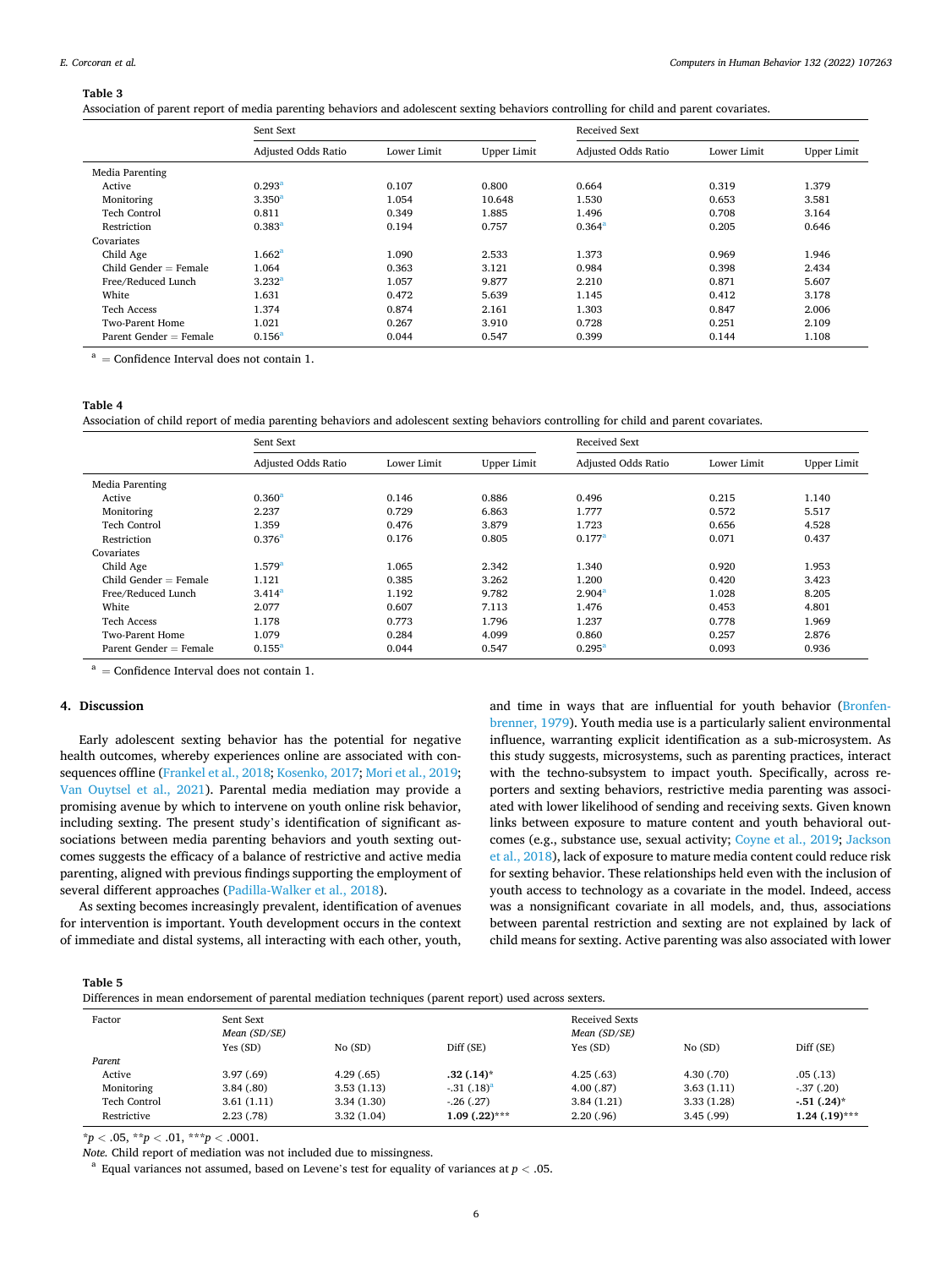likelihood of sending, but not receiving, sexts for both reporters. This may be because, with the exception of sext solicitation or mutual exchange, receiving sexts is more passive than sending sexts; active engagement with a child about media use is unlikely to prevent receipt of an unsolicited sext, whereas restriction of social media contacts and usage might feasibly do so.

Contrary to expectations, monitoring was associated with increased likelihood of sending sexts based on parent report but not child report. This holds with findings that parents generally report higher levels of monitoring than their children ([Gentile et al., 2012\)](#page-7-0) and that parents are more likely to monitor when risky behavior has already occurred ([Wisniewski et al., 2015](#page-8-0)). However, it diverges from previous findings in the sense that youth report of monitoring has previously been found to better predict outcomes than parent report [\(Abar et al., 2015\)](#page-7-0). This may be attributable to the cross-sectional nature of the study and should be replicated in longitudinal analyses. Previous research on general parenting provides support for a positive relationship between technical monitoring and risk behavior (Stattin & [Kerr, 2000](#page-8-0)); within the digital environment youth may experience parental solicitation, or the act of inquiring into and checking on youth's activities online, as a privacy invasion and react by engaging in additional risk behaviors [\(Hessel](#page-8-0)  [et al., 2017\)](#page-8-0).

Similarly, technical monitoring may be seen as a violation of trust, thus damaging the parent-child relationship ([Ghosh et al., 2017](#page-8-0)). The disconnect between parent versus child report of monitoring and sexting might be a product of the often-covert nature of online monitoring (i.e., the child may not be aware that they are being monitored). Of note, the developmental psychology literature defines parental monitoring as a "set of correlated parenting behaviors involving attention to and tracking of the child's whereabouts, activities, and adaptations" [\(Dish](#page-7-0)ion & [McMahon, 1998\)](#page-7-0). Outside of media and technology, this form of monitoring would naturally include open communication between parent and child about the parental monitoring behaviors ([Stattin](#page-8-0) & [Kerr, 2000\)](#page-8-0). By this definition, our construct of monitoring in a digital context may represent only one aspect of such behaviors and may be more accurately defined as surveillance, while active mediation in the digital context encompasses communication and interpersonal aspects related to parental monitoring. Future research could examine these issues through testing of associations between traditional aspects of parental monitoring and parental mediation in the digital context.

Technology control did not significantly associate with either sexting behavior in logistic regressions, although parent use of technology controls significantly differed between those who have received sexts and those who have not (i.e., those who had received sexts had higher technology control mean scores). These findings somewhat map onto findings by others (Campbell & [Park, 2014;](#page-7-0) [Vanwesenbeeck 2018](#page-8-0)) that autonomy-restrictive parenting is not effective in intervening upon youth sexual risk behavior. Technology tools are arguably the most autonomy restrictive of all the parenting domains as they can be employed without child input or discussion; house rules require conversation and interactive implementation while monitoring often occurs during or after media engagement and does not involve blocking access. The mismatch between the significant mean differences (which do not account for other variables) and insignificant regression results (which do account for other variables and parenting domains) for technology controls and receiving sexts may also be due to conceptual overlap with other domains (e.g., monitoring and restriction).

Several covariates were significantly associated with parental mediation and early adolescent sexting behaviors. Parent gender significantly correlated with restrictive parenting and technology control based on both parent and child report, suggesting that female parent respondent was associated with higher restriction and lower technology control. The former aligns with the finding that mothers employ restrictive mediation in a gaming context significantly more than fathers (Eklund & [Helmersson Bergmark, 2013\)](#page-7-0). Alternatively, divergent reports may speak to the subjectivity of reporters (i.e., how mothers,

fathers, and children perceive and report mediation in the home) rather than objective differences in the employment of mediation [\(Symons](#page-8-0)  [et al., 2017\)](#page-8-0). In logistic regression analyses, parent gender also emerged as a significant covariate in the association between child report of media parenting and sending and receiving sexts and parent report of media parenting and sending sexts. In a post-hoc analysis, the Pearson Chi-Square value for this difference was significant. This may be due to the nature of parenting around sexual topics based on parent gender; a study with Black teens in the United States found that sexual risk communication with mothers resulted in more conservative views on sex across gender and lower engagement in sexual risk behaviors than with fathers (Hutchinson & [Montgomery, 2007](#page-8-0)).

It is unclear what other unmeasured factors (e.g., paternal involvement in parenting behavior specific to sexual development) may impact the present findings. Future research could evaluate these questions by assessing parenting variables as they relate to sexting or through methods utilizing matched parent dyads. Other noteworthy covariates included child age (i.e., older youth are more likely to send sexts based on both reporters) and SES (i.e., youth with lower SES are more likely to send sexts based on both reporters and receive sexts based on child report). The association between age and sending sexts is expected, as sexual behaviors increase with adolescent development and sexual maturity. Interestingly, the same relationship with age did not emerge for receiving sexts. This may speak to youth receiving unsolicited/unwanted sexts prior to being developmentally prepared [\(Van Ouytsel](#page-8-0)  [et al., 2021](#page-8-0); [Klettke et al., 2019](#page-8-0)). Future research may seek to explore the implications of differential associations between age and sexting behaviors; perhaps youth typically receive sexts prior to sending, or youth who have non-consensually received sexts are more likely to send in the future. As previous studies have found, low economic status has been associated with increased engagement in health risk behaviors (Hanson & [Chen, 2007\)](#page-8-0) and earlier sexual initiation ([Lammers et al.,](#page-8-0)  [2000\)](#page-8-0), which may translate to online sexual risk behaviors like sexting. Future sexting research should prioritize these covariates to further elucidate associations between age, SES, and sexting behaviors.

The present study identified early adolescent sexting rates as higher than previous estimates, which may fit with the trend of increasing rates of sexting over time [\(Van Ouytsel et al., 2020\)](#page-8-0). With the forced reliance on technology over the course of the COVID-19 pandemic, those numbers may increase further. As media and technology continue to pervade early adolescent social interaction and learning, prevention and intervention specialists should consider how sexting and other online risk behaviors fit within the adolescent developmental phase to promote healthy communication between parents and youth. Further, research is needed to understand the risks of sexting in early adolescence compared to older adolescence, which might be more developmentally normative.

The present data also reflects an imbalance in sending and receiving sexts; similar to previous studies, more youth reported receiving than sending sexts ([Klettke et al., 2014\)](#page-8-0). This, along with the moderate correlation found between sexting behaviors, suggests that sexts are not always exchanged in a reciprocal fashion, raising concern over the extent of unsolicited sexts, non-consensual forwarding of sexts, or sexts obtained via pressure or harassment [\(Barrense-Dias et al., 2017](#page-7-0)). Gaining understanding of the unique risk patterns associated with these distinct sexting behaviors (i.e., sending, receiving, and requesting) is valuable for preventive efforts as they may differentially associate with pornography use, music video viewership, and gender [\(Van Ouytsel](#page-8-0)  [et al., 2014\)](#page-8-0).

Although the present study focuses on one component of children's microsystem (i.e., parenting) as it interacts with the techno-subsystem, future studies would benefit from exploration of other systems, such as peers, schools, and communities. Other systems that have been found to influence youth sexting behavior specifically are perceived romantic pressure and school connectedness [\(Hunter et al., 2021](#page-8-0)). Media influences likely cross all rings of the socio-ecological system, including macro (e.g., mass media campaigns, media trends), meso (e.g.,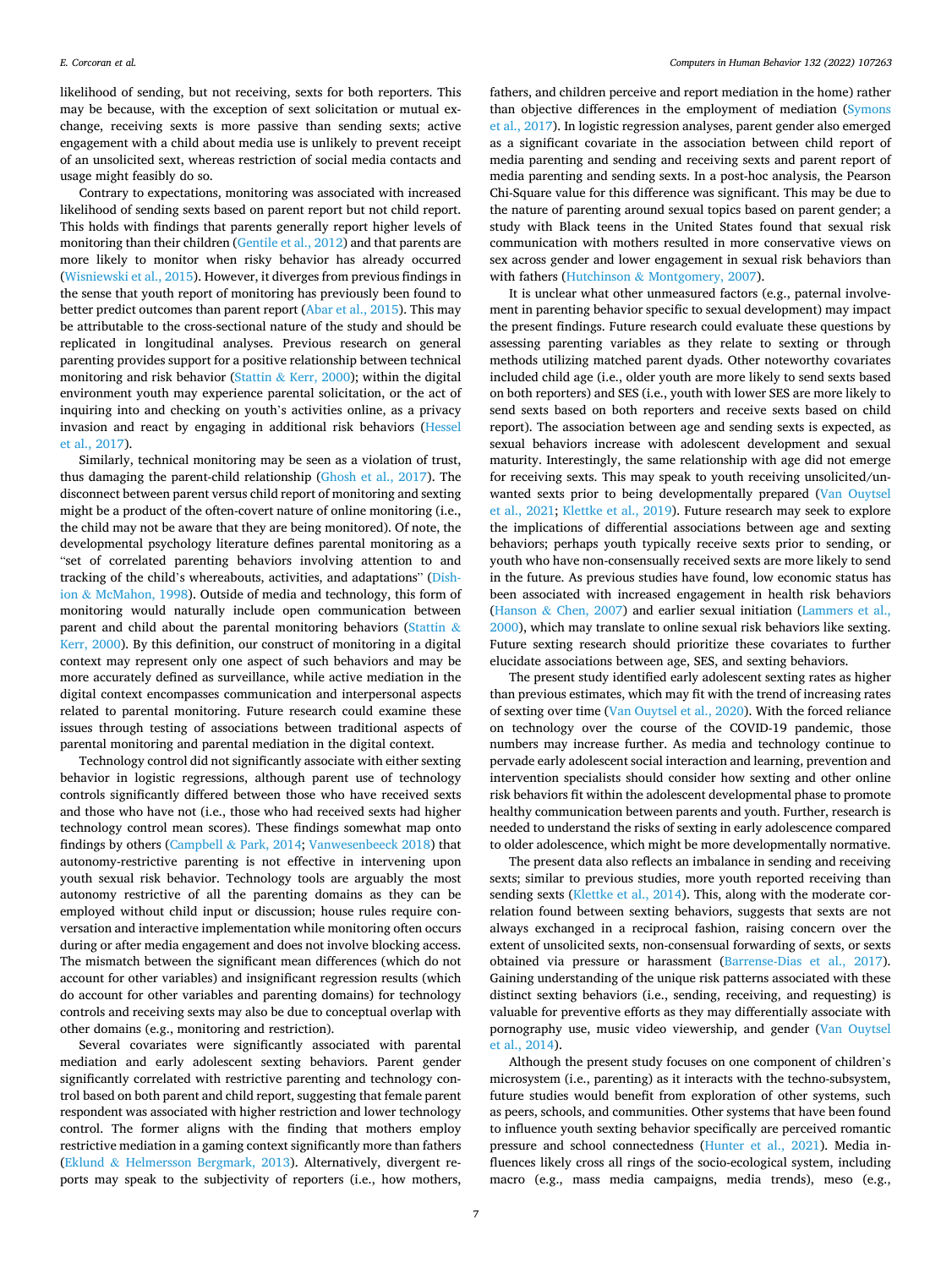<span id="page-7-0"></span>parent-child online interaction, indirect effects on youth behavior via its effects on perceived peer norms; [Gunther et al., 2006](#page-8-0)), and individual (e. g., online identity formation of the child) levels. Thus, other immediate environmental inputs, and the interactions between them, may also be fruitful for intervention efforts.

There are several limitations to our analysis. Despite similar racial/ ethnic characteristics to the country, the present study sample had lower-than-average representation of Hispanic individuals. There is also the possibility that the self-selection of participants through Qualtrics panels rather than through other direct and indirect recruitment methods led to a biased sample. Online, self-reported data also presents limitations insofar as we cannot be entirely sure that respondents are answering truthfully. Future studies might address this with behavioral observation or triangulation of sources. The online recruitment methodology may also have favored more tech-oriented participants. Due to the age range of participants, we had a small percentage of respondents who had engaged in sexting (11.5% reported ever sending and 14.5% reported ever receiving), although estimated power suggested the sample was appropriate for aims within this study based on parameters estimated.

Further, this research is based on cross-sectional data; although research and theory support the hypothesized direction of parenting behavior as a predictor of sexting, longitudinal exploration would also allow assessment of whether such parenting approaches are proactively or reactively employed ([Wisniewski et al., 2015](#page-8-0)). Accordingly, it is possible that parents increased monitoring after a sexting incident to ensure it would not occur again (Agha et al., 2021). However, studies about reactive parenting in an educational context (i.e., checking in after poor grades) found little support for this directionality ([McNeal,](#page-8-0)  [2012\)](#page-8-0). Alternatively, parents may be highly ineffective at monitoring such that attempts to do so in response to problematic youth behavior are not interpreted as monitoring. Further research should work to explicate the differences between media surveillance and monitoring as well as include metrics on parental effectiveness in longitudinal designs to promote temporality of findings. The present study also does not explicate non-consensual forms of sexting nor the acts of requesting or forwarding sexts. These behaviors may differentially associate with parenting behaviors and outcomes and are worth exploration. Finally, as in most research, there exists the potential that an unmeasured confounder could have exerted influence on associations described within this study. Future research should endeavor to replicate these findings in a larger sample utilizing longitudinal methods.

Despite these limitations, the present study offers unique contributions to extant literature by comparing parent and child report of parental media mediation as it relates to early adolescent sexting outcomes. Previous research has largely focused on one reporter for convenience or as dictated by research question [\(Nathanson, 2001](#page-8-0)) despite differences in how parents and children describe parenting behavior (Beyens & Valkenburg, 2019). Although the differing relationships between parent and child report of media parenting behaviors and sexting outcomes in the present study are informative, more work needs to be done to establish which reporter is more accurate or predictive and what domains of media parenting may be unrepresented in the included measure (e.g., co-use or education of media-related risks; Gabrielli et al., 2018). Additionally, use of a general media parenting measure (rather than one specific to sexual/mature content) enables exploration with other risk behaviors and comparison across risk behaviors.

This study also provides evidence for an association between media parenting behaviors and youth outcomes, such as sexting. Although previous research has identified parental mediation as predictive of decreased risk on- and offline, few have used comprehensive validated measures as predictors of youth outcomes like sexting in a longitudinal model, which would be a worthwhile next step (Cox et al., 2018). Promising results have been seen for the effects of parental mediation on discussion of sexual health with youth [\(Scull et al., 2020\)](#page-8-0). Clinicians may consider recommending that parents of early adolescents

collaboratively create a family media plan (such as the one provided through the American Academy of Pediatrics: [https://www.healthych](https://www.healthychildren.org/English/media/Pages/default.aspx)  [ildren.org/English/media/Pages/default.aspx](https://www.healthychildren.org/English/media/Pages/default.aspx)), which necessitates active mediation and clarification of family media rules. Thus, next steps include the integration of these findings in the development of parent interventions seeking to improve parental media mediation.

#### **Declaration of competing interest**

The authors declare that they have no known competing financial interests or personal relationships that could have appeared to influence the work reported in this paper.

#### **References**

- [Abar, C. C., Jackson, K. M., Colby, S. M., & Barnett, N. P. \(2015\). Parent](http://refhub.elsevier.com/S0747-5632(22)00085-1/sref1)–child [discrepancies in reports of parental monitoring and their relationship to adolescent](http://refhub.elsevier.com/S0747-5632(22)00085-1/sref1)  alcohol-related behaviors. *[Journal of Youth and Adolescence, 44](http://refhub.elsevier.com/S0747-5632(22)00085-1/sref1)*(9), 1688–1701.
- [Agha, Z., Ghaiumy Anaraky, R., Badillo-Urquiola, K., McHugh, B., & Wisniewski, P.](http://refhub.elsevier.com/S0747-5632(22)00085-1/sref2) (2021, July). 'Just-in-time' [parenting: A two-month examination of the bi](http://refhub.elsevier.com/S0747-5632(22)00085-1/sref2)[directional influences between parental mediation and adolescent online risk](http://refhub.elsevier.com/S0747-5632(22)00085-1/sref2) exposure. In *International Conference on Human-computer interaction* (pp. 261-280). [Cham: Springer.](http://refhub.elsevier.com/S0747-5632(22)00085-1/sref2)
- [Barrense-Dias, Y., Berchtold, A., Surís, J., & Akre, C. \(2017\). Sexting and the definition](http://refhub.elsevier.com/S0747-5632(22)00085-1/sref3) issue. *[Journal of Adolescent Health, 61](http://refhub.elsevier.com/S0747-5632(22)00085-1/sref3)*(5), 544–554.
- [Beyens, I., & Valkenburg, P. M. \(2019\). Parental media mediation in adolescence: A](http://refhub.elsevier.com/S0747-5632(22)00085-1/sref4) [comparative study of parent and adolescent reports.](http://refhub.elsevier.com/S0747-5632(22)00085-1/sref4) *Journal of Broadcasting & [Electronic Media, 63](http://refhub.elsevier.com/S0747-5632(22)00085-1/sref4)*(4), 716–736.
- Bronfenbrenner, U. (1979). *[The ecology of human development : Experiments by nature and](http://refhub.elsevier.com/S0747-5632(22)00085-1/sref5)  design*[. Harvard University Press.](http://refhub.elsevier.com/S0747-5632(22)00085-1/sref5)
- [Campbell, S. W., & Park, Y. J. \(2014\). Predictors of mobile sexting among teens: Toward](http://refhub.elsevier.com/S0747-5632(22)00085-1/sref6)  [a new explanatory framework.](http://refhub.elsevier.com/S0747-5632(22)00085-1/sref6) *Mobile Media & Communication, 2*(1), 20–39.
- [Casas, J. A., Ojeda, M., Elipe, P., & Del Rey, R. \(2019\). Exploring which factors contribute](http://refhub.elsevier.com/S0747-5632(22)00085-1/sref7)  to teens' participation in sexting. *[Computers in Human Behavior, 100](http://refhub.elsevier.com/S0747-5632(22)00085-1/sref7)*, 60–69.
- [Collier, K. M., Coyne, S. M., Rasmussen, E. E., Hawkins, A. J., Padilla-Walker, L. M.,](http://refhub.elsevier.com/S0747-5632(22)00085-1/sref8)  [Erickson, S. E., & Memmott-Elison, M. K. \(2016\). Does parental mediation of media](http://refhub.elsevier.com/S0747-5632(22)00085-1/sref8)  [influence child outcomes? A meta-analysis on media time, aggression, substance use,](http://refhub.elsevier.com/S0747-5632(22)00085-1/sref8)  and sexual behavior. *[Developmental Psychology, 52](http://refhub.elsevier.com/S0747-5632(22)00085-1/sref8)*(5), 798.
- [Corcoran, E., Gabrielli, J., Wisniewski, P., Little, T. D., & Doty, J. \(2022\). A Measurement](http://refhub.elsevier.com/S0747-5632(22)00085-1/sref9)  [Model of Media Parenting: Differences Across Parent and Child Reports and Youth](http://refhub.elsevier.com/S0747-5632(22)00085-1/sref9) Age and Sex. *[Journal of Psychopathology and Behavioral Assessment](http://refhub.elsevier.com/S0747-5632(22)00085-1/sref9)*, 1–15.
- [Cox, M. J., Gabrielli, J., Janssen, T., & Jackson, K. M. \(2018\). Parental restriction of](http://refhub.elsevier.com/S0747-5632(22)00085-1/sref10) [movie viewing prospectively predicts adolescent alcohol and marijuana initiation:](http://refhub.elsevier.com/S0747-5632(22)00085-1/sref10) [Implications for media literacy programs.](http://refhub.elsevier.com/S0747-5632(22)00085-1/sref10) *Prevention Science, 19*(7), 914–926.
- [Coyne, S. M., Radesky, J., Collier, K. M., Gentile, D. A., Linder, J. R., Nathanson, A. I., &](http://refhub.elsevier.com/S0747-5632(22)00085-1/sref11)  [Rogers, J. \(2017\). Parenting and digital media.](http://refhub.elsevier.com/S0747-5632(22)00085-1/sref11) *Pediatrics, 140*(Supplement 2), S112–[S116.](http://refhub.elsevier.com/S0747-5632(22)00085-1/sref11)
- [Coyne, S. M., Ward, L. M., Kroff, S. L., Davis, E. J., Holmgren, H. G., Jensen, A. C., &](http://refhub.elsevier.com/S0747-5632(22)00085-1/sref12)  [Essig, L. W. \(2019\). Contributions of mainstream sexual media exposure to sexual](http://refhub.elsevier.com/S0747-5632(22)00085-1/sref12) [attitudes, perceived peer norms, and sexual behavior: A meta-analysis.](http://refhub.elsevier.com/S0747-5632(22)00085-1/sref12) *Journal of [Adolescent Health, 64](http://refhub.elsevier.com/S0747-5632(22)00085-1/sref12)*(4), 430–436.
- [Dishion, T. J., & McMahon, R. J. \(1998\). Parental monitoring and the prevention of child](http://refhub.elsevier.com/S0747-5632(22)00085-1/sref13)  [and adolescent problem behavior: A conceptual and empirical formulation.](http://refhub.elsevier.com/S0747-5632(22)00085-1/sref13) *Clinical [Child and Family Psychology Review, 1](http://refhub.elsevier.com/S0747-5632(22)00085-1/sref13)*(1), 61–75.
- [Eisenberg, M. E., Sieving, R. E., Bearinger, L. H., Swain, C., & Resnick, M. D. \(2006\).](http://refhub.elsevier.com/S0747-5632(22)00085-1/sref14) Parents' [communication with adolescents about sexual behavior: A missed](http://refhub.elsevier.com/S0747-5632(22)00085-1/sref14) opportunity for prevention? *[Journal of Youth and Adolescence, 35](http://refhub.elsevier.com/S0747-5632(22)00085-1/sref14)*(6), 893–902.
- [Eklund, L., & Helmersson Bergmark, K. \(2013\). Parental mediation of digital gaming and](http://refhub.elsevier.com/S0747-5632(22)00085-1/sref15)  internet use. In *[FDG 2013-the 8th International Conference on the Foundations of digital](http://refhub.elsevier.com/S0747-5632(22)00085-1/sref15)  Games* [\(pp. 63](http://refhub.elsevier.com/S0747-5632(22)00085-1/sref15)–70).
- [Englander, E. \(2019\). Childhood access to technology and cyberbullying.](http://refhub.elsevier.com/S0747-5632(22)00085-1/sref16) *Journal of [Pediatrics and Pediatric Medicine, 3](http://refhub.elsevier.com/S0747-5632(22)00085-1/sref16)*(2).
- [Ethier, K. A., Harper, C. R., Hoo, E., & Dittus, P. J. \(2016\). The longitudinal impact of](http://refhub.elsevier.com/S0747-5632(22)00085-1/sref17) [perceptions of parental monitoring on adolescent initiation of sexual activity.](http://refhub.elsevier.com/S0747-5632(22)00085-1/sref17)  *[Journal of Adolescent Health, 59](http://refhub.elsevier.com/S0747-5632(22)00085-1/sref17)*(5), 570–576.
- [Fisher, D. A., Hill, D. L., Grube, J. W., Bersamin, M. M., Walker, S., & Gruber, E. L.](http://refhub.elsevier.com/S0747-5632(22)00085-1/sref18)  [\(2009\). Televised sexual content and parental mediation: Influences on adolescent](http://refhub.elsevier.com/S0747-5632(22)00085-1/sref18)  sexuality. *[Media Psychology, 12](http://refhub.elsevier.com/S0747-5632(22)00085-1/sref18)*(2), 121–147.
- [Frankel, A. S., Bass, S. B., Patterson, F., Dai, T., & Brown, D. \(2018\). Sexting, risk](http://refhub.elsevier.com/S0747-5632(22)00085-1/sref19)  [behavior, and mental health in adolescents: An examination of 2015 Pennsylvania](http://refhub.elsevier.com/S0747-5632(22)00085-1/sref19)  [Youth Risk Behavior Survey data.](http://refhub.elsevier.com/S0747-5632(22)00085-1/sref19) *Journal of School Health, 88*(3), 190–199.
- [Gabrielli, J., Marsch, L., & Tanski, S. \(2018\). TECH parenting to promote effective media](http://refhub.elsevier.com/S0747-5632(22)00085-1/sref20)  management. *Pediatrics, 142*[\(1\). https://doi.org/e20173718.](http://refhub.elsevier.com/S0747-5632(22)00085-1/sref20)
- Gámez-Guadix, [M., & De Santisteban, P. \(2018\).](http://refhub.elsevier.com/S0747-5632(22)00085-1/optOWQJ8faup9) "Sex Pics?": Longitudinal predictors of sexting among adolescents. *[Journal of Adolescent Health, 63](http://refhub.elsevier.com/S0747-5632(22)00085-1/optOWQJ8faup9)*(5), 608–614.
- [Garcia-Huidobro, D., Doty, J. L., Davis, L., Borowsky, I. W., & Allen, M. L. \(2018\). For](http://refhub.elsevier.com/S0747-5632(22)00085-1/sref21)  [whom do parenting interventions to prevent adolescent substance use work?](http://refhub.elsevier.com/S0747-5632(22)00085-1/sref21)  *[Prevention Science: The Official Journal of the Society for Prevention Research, 19](http://refhub.elsevier.com/S0747-5632(22)00085-1/sref21)*(4), 570–[578](http://refhub.elsevier.com/S0747-5632(22)00085-1/sref21).
- [Gentile, D. A., Nathanson, A. I., Rasmussen, E. E., Reimer, R. A., & Walsh, D. A. \(2012\).](http://refhub.elsevier.com/S0747-5632(22)00085-1/sref22)  [Do you see what I see? Parent and child reports of parental monitoring of media.](http://refhub.elsevier.com/S0747-5632(22)00085-1/sref22) *[Family Relations, 61](http://refhub.elsevier.com/S0747-5632(22)00085-1/sref22)*(3), 470–487.